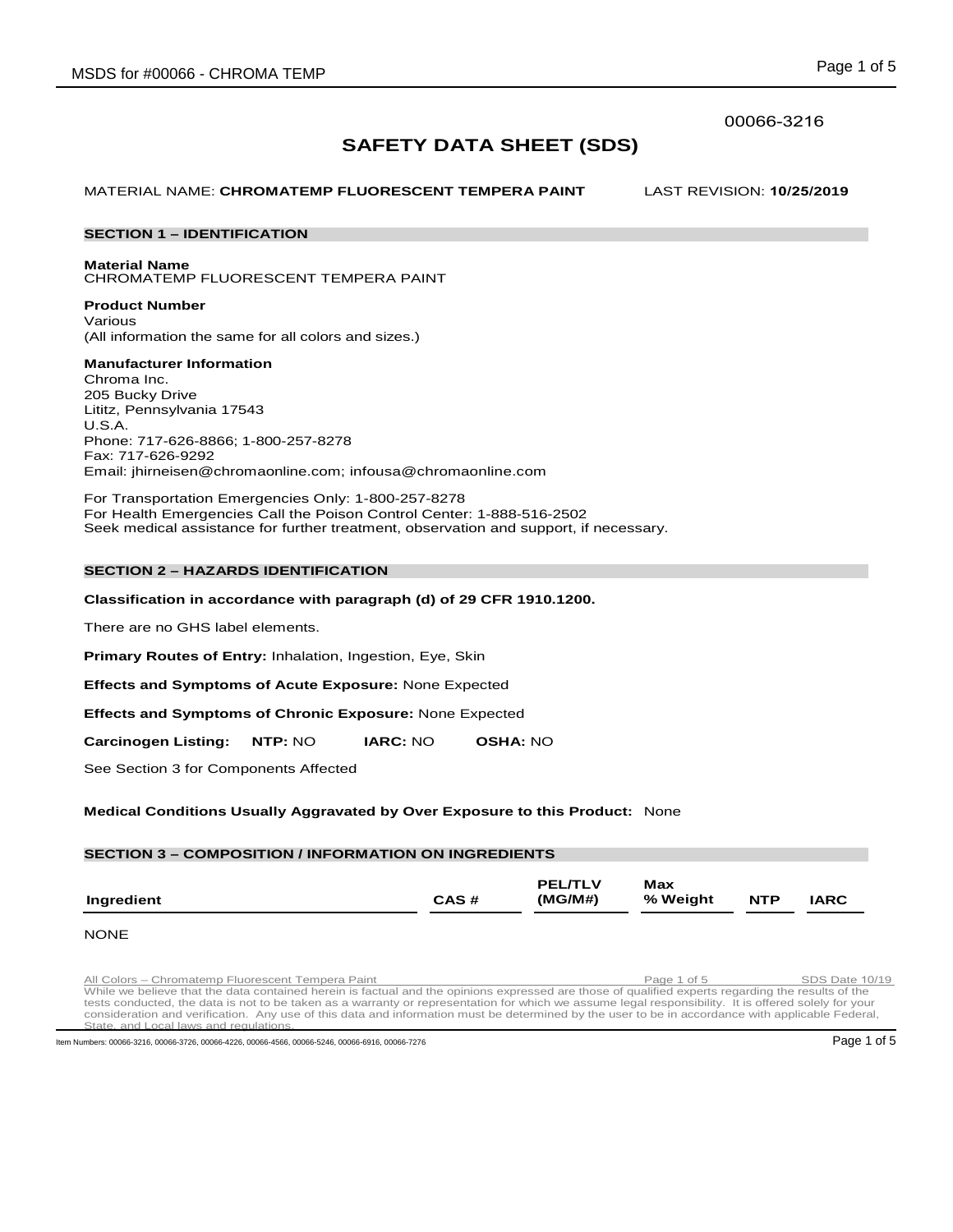#### **SECTION 4 – FIRST AID MEASURES**

**Skin** Wash skin with soap and water or use a product specifically formulated for water based acrylic removal. If irritation persists seek medical help. **Eye** Check for and remove any contact lenses. Flush eyes up to 15 minutes with water, holding eye lids open. If irritation persists seek medical help. **Inhalation** If person is showing adverse effects, remove person to fresh air. Seek medical help if symptoms occur. **Ingestion** Treat Symptomatically. Never give anything by mouth to an unconscious person. Seek medical help if symptoms occur. If swallowed, call your Poison Control Center at 1-800-222-1222.

Seek medical assistance for further treatment, observation and support, if necessary.

#### **Advice to Doctor:**

This product carries the A.P. Seal, conforms to ASTM D4236, and is certified non-toxic by a toxicologist in association with the Art & Craft Materials Institute, Hanson, MA 02341 USA.

| <b>SECTION 5 - FIRE FIGHTING MEASURES</b>    |                                              |
|----------------------------------------------|----------------------------------------------|
| Flash Point (Method):                        | N/A                                          |
| <b>Autoignition Temperature:</b>             | N/A                                          |
| Explosion Limits in Air (% by Volume):       | Not Explosive                                |
| <b>Extinguishing Media:</b>                  | No Special Media Required                    |
| <b>Fire Fighting Procedures:</b>             | No Special Fire Fighting Procedures Required |
| <b>Unusual Fire &amp; Explosion Hazards:</b> | Not Combustible                              |

# **SECTION 6 – ACCIDENTAL RELEASE MEASURES**

#### **Steps to be Taken in Case a Material is Spilled**

Clean up in accordance with all applicable regulations. Absorb spillage with non-combustible, absorbent material. For waste disposal, see Section 13.

- **Large Spills:** Stop the flow of material, if this is without risk. Dike the spilled material, where this is possible. Absorb with dry earth, sand or other non-combustible material.
- **Small Spills:** Mop up or absorb with earth, sand or other non-combustible material and transfer to containers for later disposal. Clean surface thoroughly to remove residual contamination. Never return spills to original containers for re-use.

# **Environmental Precautions**

Avoid discharge into drains, water courses or onto the ground. Use appropriate containment to avoid environmental contamination.

All Colors – Chromatemp Fluorescent Tempera Paint Page 2 of 5 SDS Date 10/19<br>While we believe that the data contained herein is factual and the opinions expressed are those of qualified experts regarding the results of the tests conducted, the data is not to be taken as a warranty or representation for which we assume legal responsibility. It is offered solely for your<br>consideration and verification. Any use of this data and information must State, and Local laws and regulations.

Item Numbers: 00066-3216, 00066-3726, 00066-4226, 00066-4566, 00066-5246, 00066-6916, 00066-7276 Page 2 of 5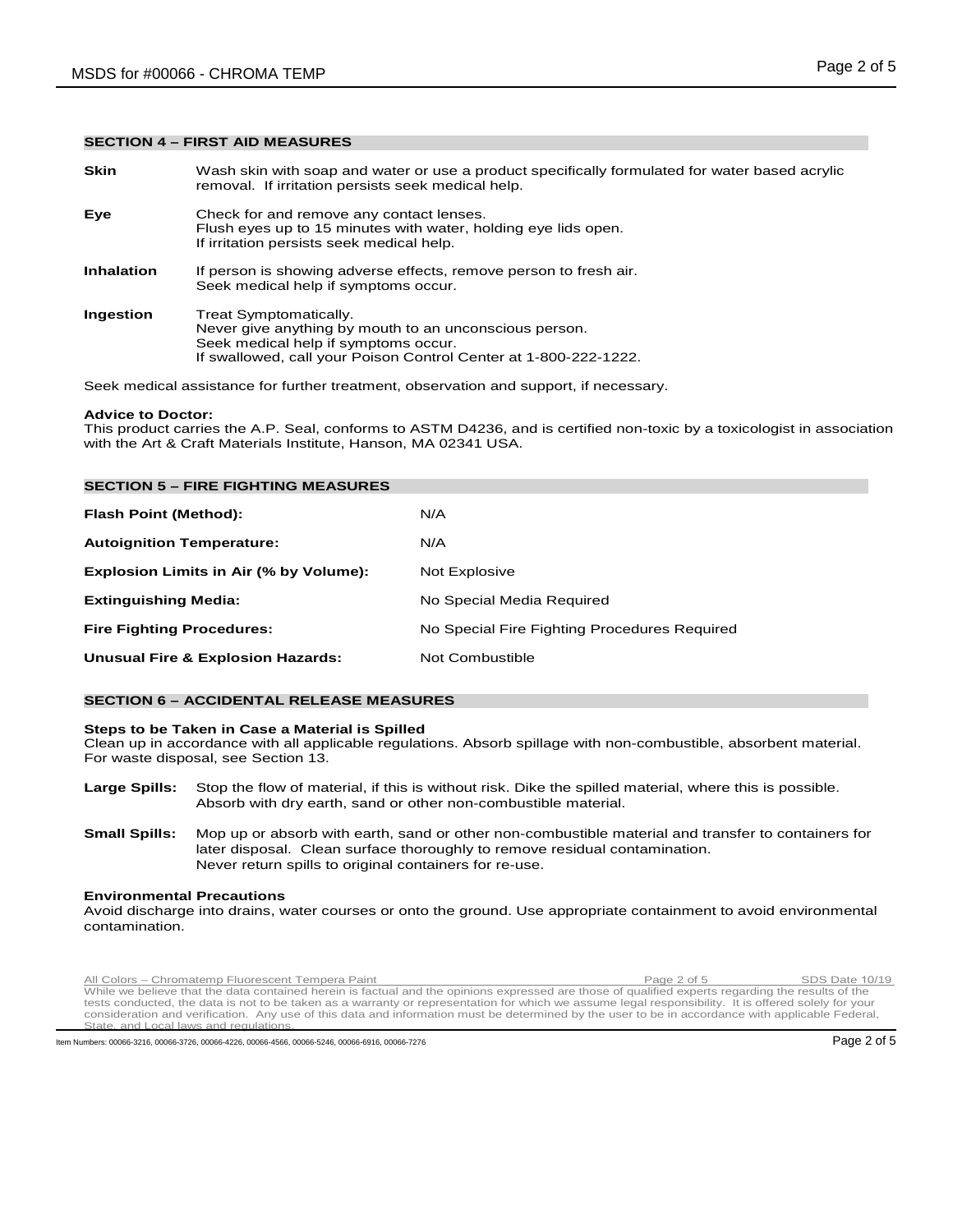# **SECTION 7 – HANDLING & STORAGE**

#### **Precautions for Safe Handling**

Good industrial hygiene practice requires that exposure be maintained below the TLV. This is preferably achieved through the provision of adequate ventilation. When exposure cannot be adequately controlled in this way, personal respiratory protection should be employed.

Avoid contact with eyes. Avoid skin contact.

Observe good hygiene practices; wash hands after use.

# **Storage Requirements**

Store at room temperature; keep from freezing. Recommended storage conditions are between 34° F and 122° F (1° C and 50° C). Store in original tightly closed container.

# **SECTION 8 – EXPOSURE CONTROLS / PERSONAL PROTECTION**

| <b>Respiratory Protection &amp; Special Ventilation Requirements:</b> None needed under normal conditions of use |                                            |
|------------------------------------------------------------------------------------------------------------------|--------------------------------------------|
| <b>Protective Gloves:</b>                                                                                        | None needed under normal conditions of use |
| <b>Eve Protection:</b>                                                                                           | None needed under normal conditions of use |
| <b>Other Protective Equipment:</b>                                                                               | None needed under normal conditions of use |
|                                                                                                                  |                                            |

# **Engineering Controls:** None Required

#### **Hygienic Work Practices**

Always observe good personal hygiene measures, such as washing after handling the material and before eating, drinking and/or smoking.

# **SECTION 9 – PHYSICAL AND CHEMICAL PROPERTIES**

**Boiling Point:** N/A **Specific Gravity (H2O=1):** N/A **Vapor Pressure:** N/A **Melting Point:** N/A **Melting Point:** N/A **Specific Vapor Density (AIR=1):** N/A **Melting Point:** Exaporation Rate: Slower than Ether **Specific Vapor Density (AIR=1): N/A Solubility in Water: N/A** 

**Reactivity in Water: Non-Reactive** 

**Appearance & Odor:** Liquid tempera paints in assorted colors. May have slight ammonia smell.

# **SECTION 10 – STABILITY AND REACTIVITY**

**Stability (Conditions to Avoid):** None **Incompatibility (Materials to Avoid):** None **Hazardous Decomposition Products: The Connect Search Search Products Algebra 2016**<br>**Hazardous Polymerization Products: None Hazardous Polymerization Products:** 

#### **SECTION 11 – TOXICOLOGICAL INFORMATION**

**Acute Effects Associated with the use of this material:** None Expected The summated LD50 is 21400 mg/kg.

The summated LC50 is 41684 mg/cubic meter.

This product is not considered to be a known or suspected human carcinogen by NTP, IARC or OSHA (see section 3)

All Colors – Chromatemp Fluorescent Tempera Paint Page 3 of 5 SDS Date 10/19<br>While we believe that the data contained herein is factual and the opinions expressed are those of qualified experts regarding the results of the tests conducted, the data is not to be taken as a warranty or representation for which we assume legal responsibility. It is offered solely for your consideration and verification. Any use of this data and information must be determined by the user to be in accordance with applicable Federal, State, and Local laws and regulations.

Item Numbers: 00066-3216, 00066-3726, 00066-4226, 00066-4566, 00066-5246, 00066-6916, 00066-7276 Page 3 of 5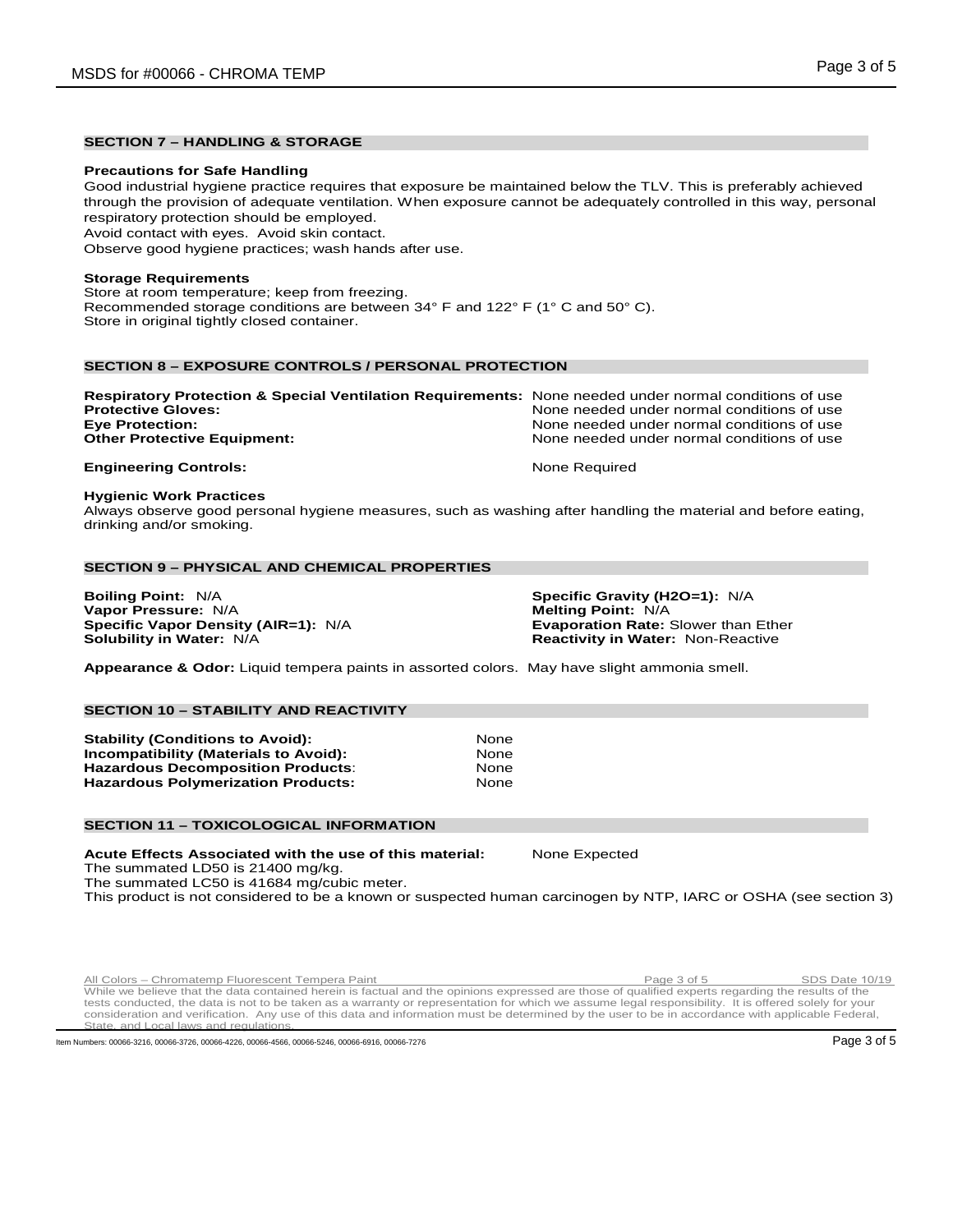# **SECTION 12 – ECOLOGICAL INFORMATION**

#### **Ecotoxicity**

The product is not classified as environmentally hazardous. No harmful effects known other than those associated with suspended inert solids in water.

#### **SECTION 13 – DISPOSAL CONSIDERATIONS**

#### **RCRA Hazard Class (40 CFR 261):** This product is not classified as hazardous waste.

#### **Waste Disposal Method**

Dispose of in accordance with International, Federal, State and Local regulations.

# **SECTION 14 – TRANSPORTATION INFORMATION**

**U.S. DOT (49 CFR 172.101):** This product is not a hazardous material as classified by CFR 172.101.

# **SECTION 15 – REGULATORY INFORMATION**

#### **US Federal Regulations**

Contents of this SDS comply with OSHA Hazard Communications Standard 29 CFR 1910.1200 EPA SARA TITLE III Chemical Listings: None

| Section 302.4 Extremely Hazardous Substances (40 CFR 355): | None |
|------------------------------------------------------------|------|
|                                                            |      |

#### **Section 313 Toxic Chemicals (40 CFR 372):** None

#### **International Regulations**

# **Canadian WHMIS:**

This product is a controlled product under Canada's Workplace Hazardous Materials Information System. It contains the following toxic or highly toxic materials: None

#### **Supplemental State Compliance Information**

#### **US, New Jersey Right-to-Know**

This product contains the following chemical(s) listed under New Jersey's Right to Know Program: Ammonia Hydroxide

# **Top Five Ingredients**<br>**1** Water CAS 7732

Water CAS 7732-18-5 2. Calcium Carbonate CAS 1317-65-3 3. Pigments 4. Acrylic Thickener Proprietary Blend 5. Preservative CAS 4080-31-3

#### **US, Washington Children's Safe Products Act**

This product contains the following chemical(s) requiring notification to the State of Washington under their Children's Safe Products Act: None

# **Under CPSC's consumer product regulations (16CFR1500.3 and 150014), this product has the following**

All Colors – Chromatemp Fluorescent Tempera Paint Page 4 of 5 SDS Date 10/19<br>While we believe that the data contained herein is factual and the opinions expressed are those of qualified experts regarding the results of the tests conducted, the data is not to be taken as a warranty or representation for which we assume legal responsibility. It is offered solely for your consideration and verification. Any use of this data and information must

Item Numbers: 00066-3216, 00066-3726, 00066-4226, 00066-4566, 00066-5246, 00066-6916, 00066-6916, 00066-7276 Page 4 of 5

**required acute and chronic hazard labeling:** None